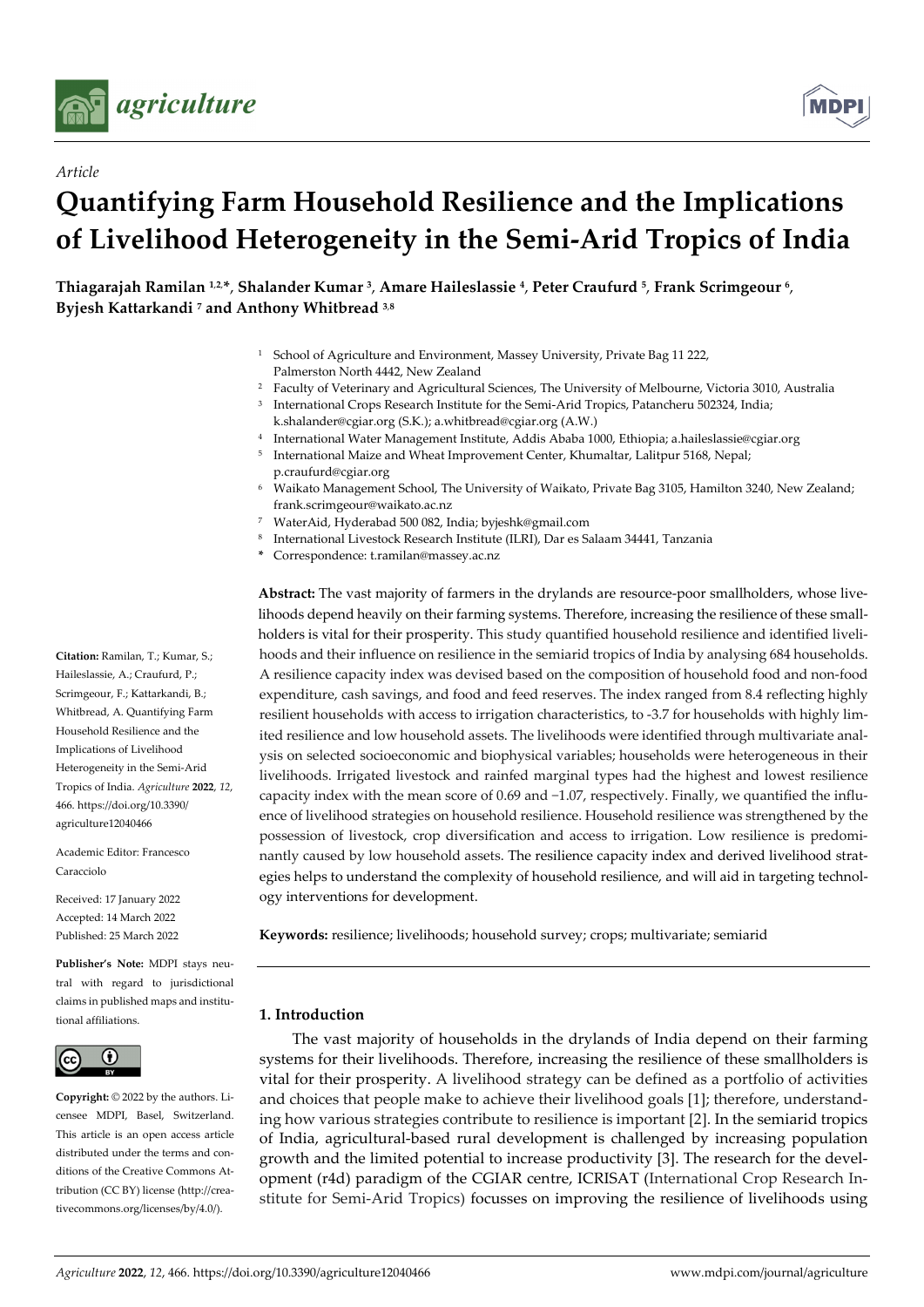integrated system level interventions, which requires understanding of heterogeneity in livelihoods.

The concept of resilience varies depending on the context. The definition of resilience by Khan et al. [4] is related to the context of this paper as these authors have defined resilience in terms of adaptive capacity to respond to changes. Further, Khan et al. [4] have classified adaptive capacity in terms of socioeconomic, agricultural, and institutional capacity. Our focus here is on the contribution of household resilience towards overall wellbeing and hence, its ability to withstand shocks and how it varies with livelihood types. Livelihood heterogeneity in potential productivity and constraints must be embraced [5]. Livelihood typologies are key for developing targeted technologies and the scaling up of best fit options [6].

Therefore, our study explored the diversity in livelihoods. Most previous studies disaggregated livelihoods in a subjective fashion: i.e., via bottom up approaches, such as focus group discussions [6], or top down approaches, by defining livelihood types on the basis of expert knowledge or a single indicator such as size of the landholding or income shares from different sources, or according to the main income activity as stated by the household [7]. However, our study derives livelihood types through a robust data-driven approach with the use of multivariate analysis related to household resilience.

The objectives of the study are (i) to quantify resilience at the household level; (ii) to identify livelihood strategies and classify the households according to them; and (iii) to quantify the relative influence of livelihood strategies on resilience. The results of the study can be used to enhance resilience through appropriate policy and technological interventions. In pursuing these objectives, the remainder of the paper is organised as follows: Section 2 describes the study area and data; Section 3 describes the method of analysis; Section 4 presents the results; subsequently, Section 5 discusses the results and highlights the policy implications; and conclusions are drawn in Section 6.

#### **2. Data and Study Area**

Our analysis was based at the farm households. This is the primary decision-making unit, where the most important decisions on resource allocation are made [8]. Furthermore, farm households make important decisions regarding income generation, consumption, and coping with risk management. Households can therefore be considered as the most appropriate level for the analysis of resilience.

The data for this study were drawn from the Village Dynamics in South Asia (VDSA) Farm Household Survey conducted by ICRISAT [9]. This data has been widely used for household level research [10]. This data were collected by residential enumerators who visited the sample households approximately every 10 days over a three year period. We considered the data available for six VDSA villages located in three different regions: Aurepalle and Dokur in the Mahabubnagar region (Telangana), Kanzara and Kinkhed in the Akola region (Maharashtra), and Kalman and Shirapur in the Solapur region (Maharashtra) in India (Figure 1).

The locations of VDSA villages provides us with a great deal of heterogeneity in climate, weather, crop choice, and cultivation practices. The climate of this region is characterised by mean annual rainfall, ranging from 400 mm to 1200 mm with coefficients of variation ranging from 22 to 34 percent. The resilience of farm households is challenged by the increasing frequency and severity of droughts, characterised by a shift in the onset of the rains and the increasing occurrence of mid-season dry spells [2]. The predominant soils in the study area range from Alfisols of limited fertility and water-holding capacity, through to highly fertile Vertisols with large water-holding capacity.

Major crops cultivated are paddy rice, sorghum, wheat, maize, and cotton. These villages are representative of the broad agro-climatic conditions, soil variability, and cropping patterns within India's semiarid eco-regions [1]. Rainfall variability over the years is the major cause of yield uncertainty and makes rainfed agriculture one of the risky enterprises [11].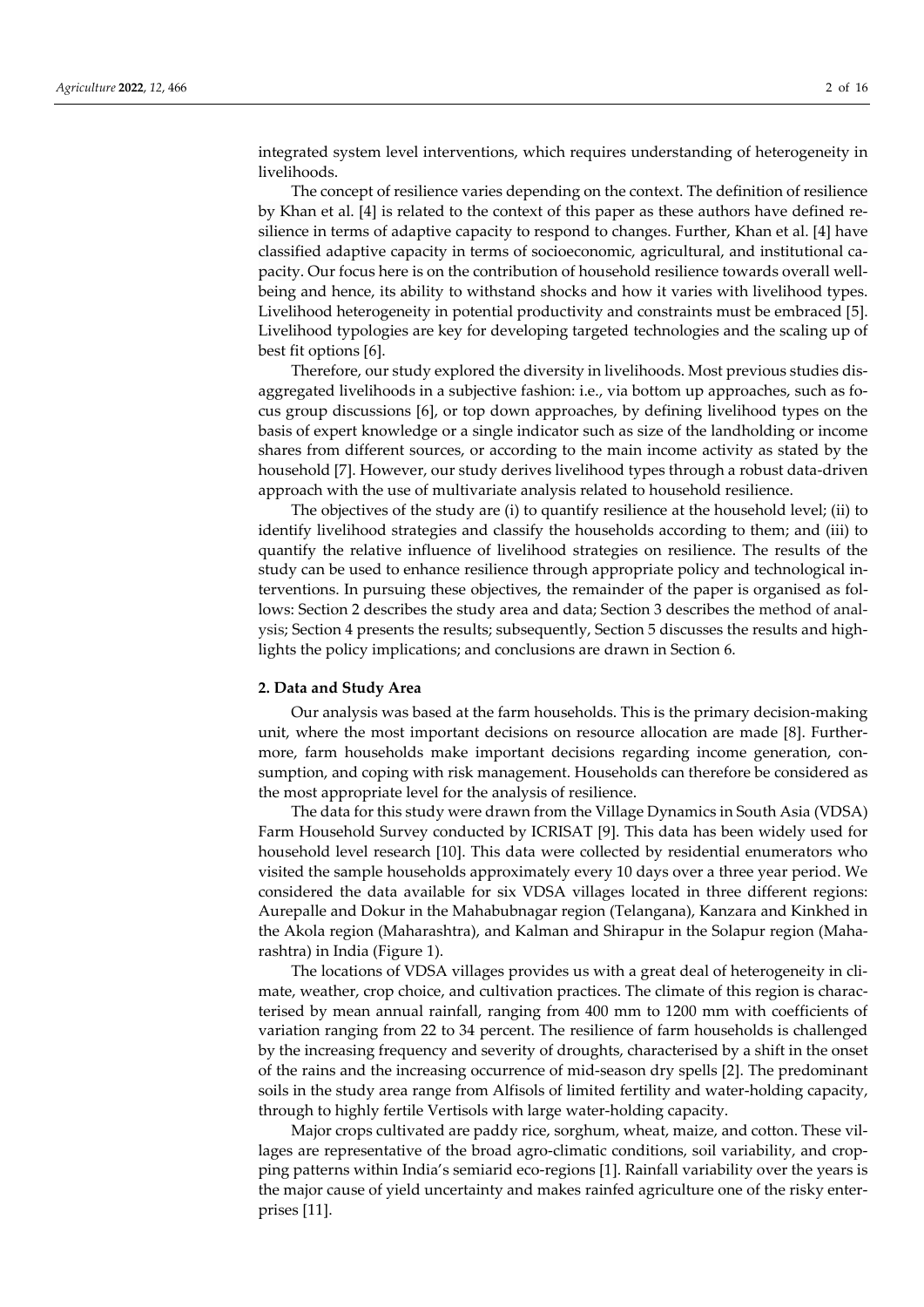

We pooled the latest generation VDSA data from 2009–2011. The effect of climatic variation and geophysical variables was minimised, with smoothing occurring as a result of the pooling of data across the locations and time [12].

**Figure 1.** Study area. Since the data is a pooled cross section over three years, variables of monetary value were adjusted for inflation. This adjustment was conducted using India's consumer price index 2011 as the base year.

Initially, we carried out an exploratory data analysis to derive descriptive statistics for all potential variables through the resulting means, frequencies, and standard deviations. Given multi variate outliers artificially increase the variance, we eliminated such outlier observations from the sample using Mahalanobis' Distance, which accounts for the different scale and variance for each of the variables of a set in a probabilistic way (refer [13] for the details of algorithm). The distances among variables were calculated using the Moutlier function of the chemometrics package [14]. Observations beyond the 99th percentile cutoff point were eliminated. This resulted in 684 observations.

#### **3. Method of Analysis**

Principal Component Analysis (PCA), Multiple Ffactor Analysis (MFA), and Multiple Linear Regression were used in a sequence. These multivariate statistical methods have been widely used in farm system analysis to build farm typologies [15–20] and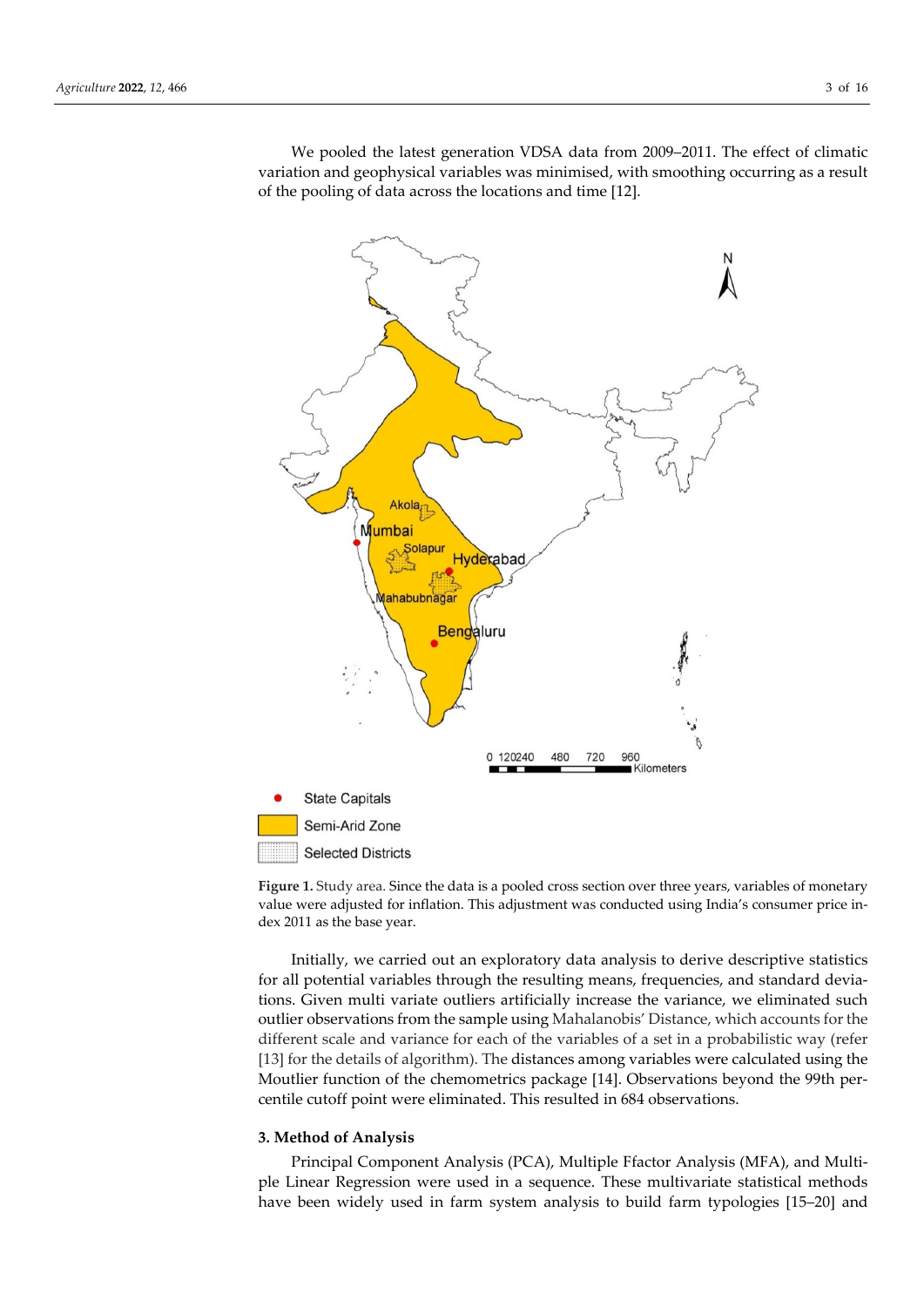develop various indices such as food security, adaptive capacity, and vulnerability [5,21– 23].

The analytical method applied consisted of four stages as described in Figure 2. In the first stage, we developed a multi-dimensional index named as the resilience capacity index (*RCI*) by identifying key variables and their associated weights through PCA. In the second stage, multifactor analysis was used to derive livelihood strategies. In stage three, households were classified into livelihoods based on their highest factor score. In stage four, we applied multiple linear regression on the resilience capacity index derived in stage one as a dependent variable against the livelihood strategies derived in stage two to explain their influence on household resilience. All calculations were performed using R programming language version 4.0.2 [24] supplemented by the additional Psych version 2.0.9 package [25].



Figure 2. Overview of analytical framework.

## *3.1. Identifying Key Indicators for the Analysis*

We identified key indicators for the analysis with the help of the literature as indicated in Table 1. Active family members per household includes the number of people in the age group 15–64 years. Mean education comprises education level of 16 years and above in the household. Drought-tolerant crops are *Macrotyloma uniflorum* (Horsegram), *Ricinus communis* (Castor), *Sorghum bicolor* (grain and fodder sorghum), *Cicer arietinum* (Chickpea), *Moringa oleifera* (Drumstick), *Pennisetum glaucum* (Pearl Millet), *Cyamopsis tetragonoloba* (Cluster Bean), *Vigna radiata* (Greengram), *Dolichos biflorus* (Hulga), *Vigna mungo* (Black gram), and *Cajanus cajan* (Pigeonpea) [26].

**Table 1.** Identification of key indicators for the analysis.

| Variables                      | <b>Rationale for Choice</b>                                                       |  |  |
|--------------------------------|-----------------------------------------------------------------------------------|--|--|
| Active family members          | An important for source for income generation [27,28].                            |  |  |
|                                | Less resilient households had a lower level of formal                             |  |  |
| Mean education                 | education [27,29].                                                                |  |  |
|                                | Households with larger farm size and access to irrigation tend to be more resili- |  |  |
| Farm size and irrigated extent | ent [30].                                                                         |  |  |
|                                |                                                                                   |  |  |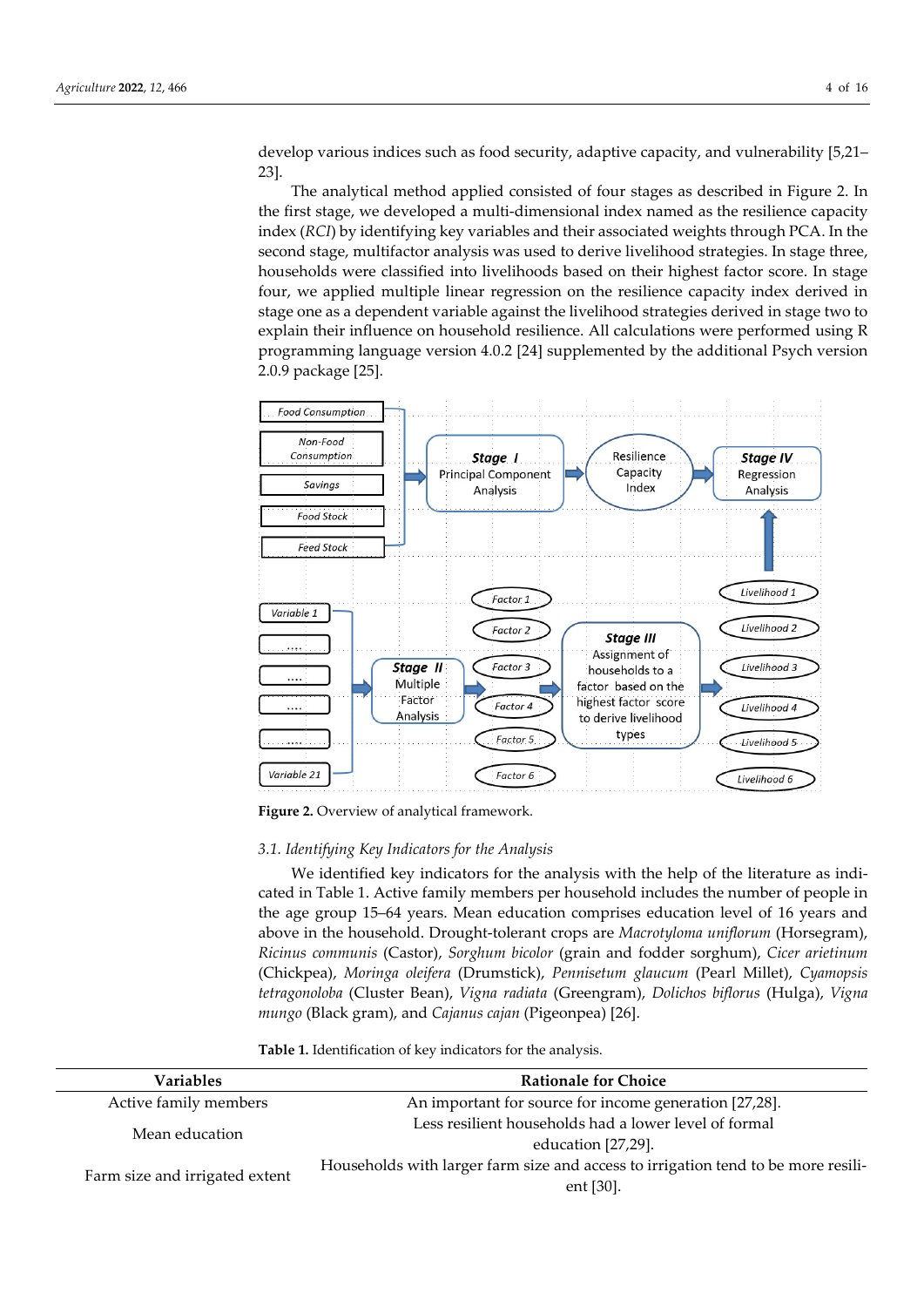| Crop diversity /Inter cropping/<br>Drought-tolerant crops | Crop diversity increases the resilience [29,31].                                 |  |  |  |  |  |
|-----------------------------------------------------------|----------------------------------------------------------------------------------|--|--|--|--|--|
|                                                           |                                                                                  |  |  |  |  |  |
| Livestock                                                 | Livestock holding households are less exposed to drought [32,33].                |  |  |  |  |  |
| Soil fertility                                            | Key to the crop productivity [31].                                               |  |  |  |  |  |
| Credit                                                    | Access to credit tend to have a positive and significant impact on household re- |  |  |  |  |  |
|                                                           | silience [31].                                                                   |  |  |  |  |  |
| Household income sources                                  | Diversifying into agricultural and non-farm income                               |  |  |  |  |  |
|                                                           | generation increases resilience [34].                                            |  |  |  |  |  |

Livestock numbers are represented using tropical livestock units (TLU) from the International Livestock Research Institute as follows: cattle =  $0.7$ , sheep =  $0.1$ , goats =  $0.1$ , pigs = 0.2, chicken = 0.01. The soil fertility variable was derived by assigning numeric values to plot level data on farmer rating on soil fertility, namely: very good (4), good (3), poor (2), and very poor (1). The numeric soil fertility rating was multiplied by respective plot size to produce the soil fertility product. Theses fertility products were summed to generate area weighted fertility ratings for households. Non-land assets consists of farm equipment and durable goods such as automobiles and audio visual equipment.

## *3.2. Generating an Index of Household Resilience Capacity*

Our selection of resilience variables for *RCI* was guided by the literature focusing on resilience and vulnerability, mainly from [5,21,35]. The index is a latent variable defined by four continuous resilience indicator variables, namely: food consumption, non-food consumption, savings, and food and feed stock. A household's access to food depends on the availability of sufficient land and other productive resources to grow their own food [21] and the purchasing power generated from their farm and non-farm income activities. Food and non-food consumption are a proxy for their current level of wellbeing, while savings and food and feed stocks reflect their ability to sustain wellbeing into the future [5].

Food reserves help prevent disinvestment, depletion of assets, and enhance post shock recovery, thus contributing to household resilience [36]. Feed reserves aid in the maintenance of livestock health and productivity, thus preventing death or their undervalued sale during adverse climatic conditions. Another reason for including feed stock is the tradeoff between grain and fodder in some cropping enterprises, with cereals such as sorghum or maize. Furthermore, the reduced levels of non-food and food consumption expenditure are a proxy for vulnerability, when a household is hit by unexpected calamity [10]. These variables together represent resilience at the household level.

In algebraic terms, the resilience capacity index (*RCI*) of the *j*th household can be expressed as

$$
RCI_j = f(FC_j, NFC_j, S_j, G_j, F_j)
$$
\n(1)

where  $RCI_i$  = resilience capacity index,  $FC_i$  = food consumption expenditure, = non-food consumption expenditure,  $S_i$  = cash savings,  $G_i$  = food stock,  $F_i$  = feed stock. *j* stands for households.

The identification of relative weights for each variable is a challenge [21]. Given its merit [21,37], we derived weights through the PCA. The PCA has been routinely used to generate indices; for instance, the World Food Program applied it to generate a food security and vulnerability index for households [38].

PCA was performed on the selected indicator variables chosen to reflect the resilience. PCA extracted a few orthogonal linear combinations of the variables (components). As suggested by [21,38,39], we used the loadings against each variable in the first component for weighting respective variables. Following this, we constructed the *RCI*, applying the formula below: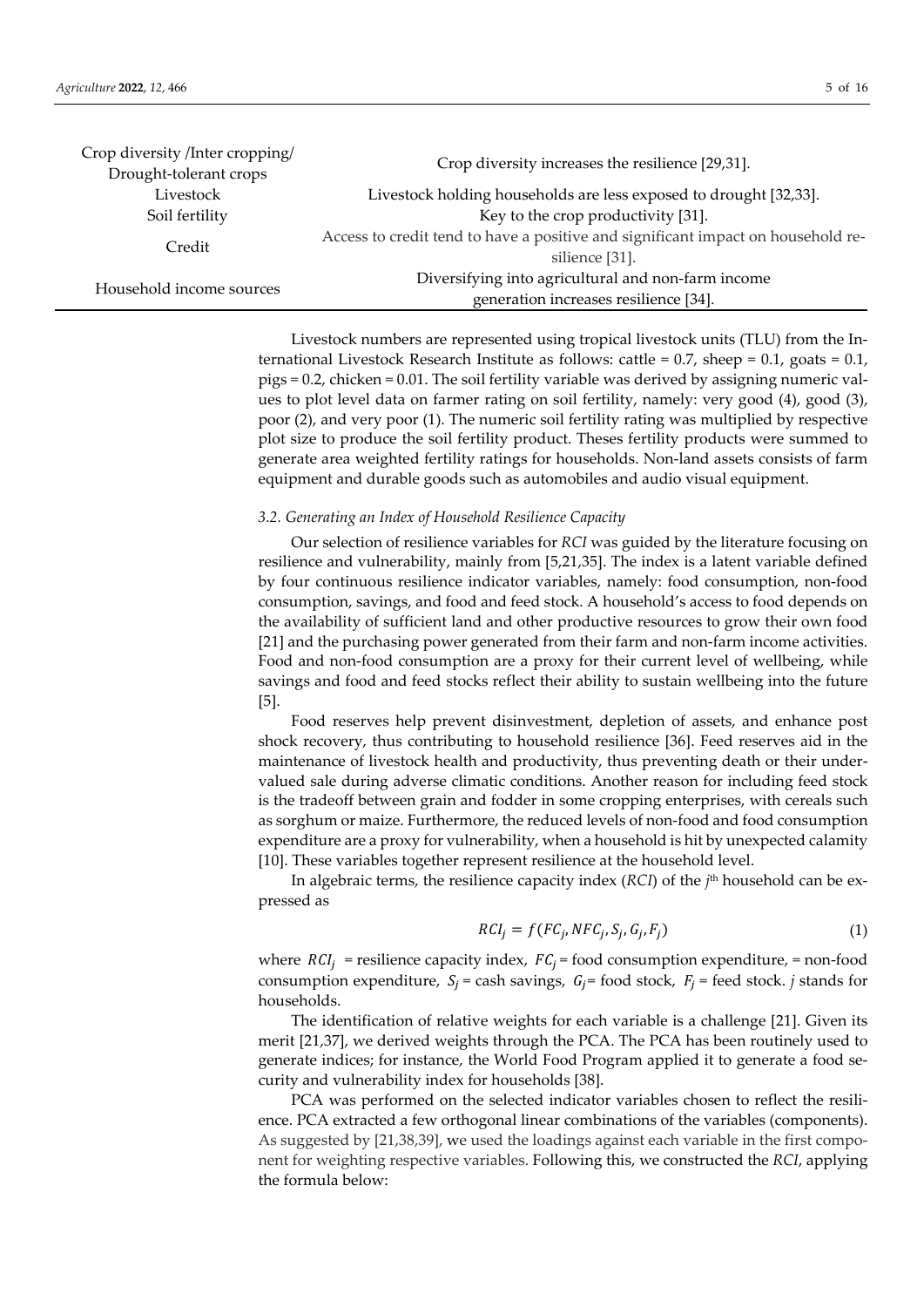$$
RCI_j = \sum \beta_i \big[ \big( X_{ji} - X_i \big) / S_i \big) \big] \tag{2}
$$

*j* denotes the household, *i* denotes variable. Where  $\beta_i$  loadings of the *i*th variable from the first principal component. *Xji* is the *j*th household's value for the *i*th variable, and *Xi* and *Si* are the mean and standard deviations of the *i*th variable for overall households. Based on the literature, we employed the OECD/EU standard conversion factor for developing countries, where female and child labour are converted into the adult male labour equivalents with respective conversion factors 0.8 and 0.3 [35]. *RCI* has a mean equal to zero and a standard deviation equal to one.

#### *3.3. Identifying Livelihood Strategies*

We used MFA to identify livelihood strategies among households. The technical details of MFA are described in [40]. A factor is a latent variable resulting from a composition of variables. Each household had a score for each factor. Further factors overcome the issue of multi co-linearity [40]. In stage three, each household was assigned to a livelihood strategy in terms of their highest factor score.

The mathematical model,  $p$ , denotes the number of variables  $(X_1, X_2, \ldots, X_p)$  and  $m$ denotes the number of underlying factors  $(F_1, F_2, \ldots, F_m)$ .  $X_j$  is the variable represented in latent factors. Hence, this model assumes that there are *m* underlying factors whereby each observed variables is a linear function of these factors together with a residual variant. This model intends to reproduce the maximum correlations.

$$
X_j = \alpha_{j1} F_1 + \alpha_{j2} F_2 + \dots \alpha_{jm} F_m \tag{3}
$$

where  $j = 1, 2, ... p$ 

The factor scores are  $\alpha_{i1}$ ,  $\alpha_{i2}$ ,...,  $\alpha_{im}$ , which denotes that  $\alpha_{i1}$  is the factor score of *j*<sup>th</sup> variable on the 1st factor. The factor loadings give us an idea about how much the variable has contributed to the factor; the higher the factor loading, the more the variable has contributed to that factor. The Kaiser–Meyer–Olkin (KMO) criterion was used to confirm the appropriateness of MFA on the selected variables [41]. The factors with eigen values greater than one were selected based on the Kaiser criterion. The selected factors were rotated using orthogonal rotation (Varimax method) for better interpretation [42]. Higher factor scores indicate a stronger contribution of the variable to the factor. According to [43], negative scores indicate those variables are negatively correlated with other variables in the same component.

#### *3.4. Relative Influence of Livelihoods on Resilience*

In stage four, the relative influence of the livelihood strategies on the *RCI* was assessed using multiple linear regression. Firstly, we checked whether the requirements of the Gauss–Markov theorem were fulfilled, i.e., that the expected value of the error term was zero, and the error term was homoscedastic and normally distributed. A direct regression analysis of the explanatory variables that have been derived based on the conceptual framework was not appropriate due to co-linearity problems. Regressors are factor scores of individual households for each livelihood.

## **4. Discussion**

#### *4.1. Resilience Capacity Index (RCI)*

The first principal component represented 36 percent of the total variance. Descriptive statistics and loadings of indicator variables are presented in Table 2. *RCI* of the sample households ranged from −3.7 to 8.4 with a mean of 0.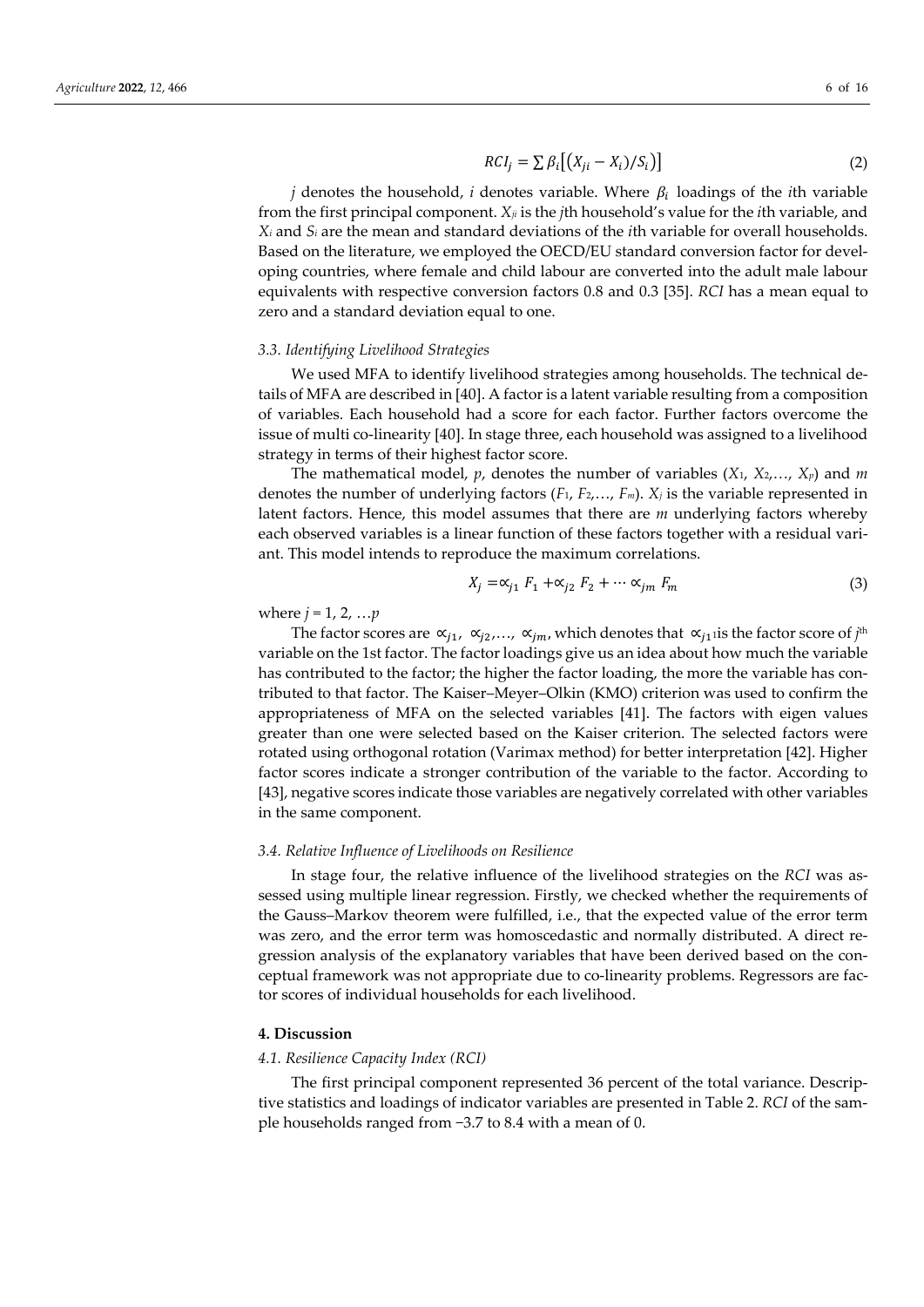| Variables                                       | Mean | Std | Weights |
|-------------------------------------------------|------|-----|---------|
| Food expenditure (USD per adult equivalent)     | 203  | 64  | 0.66    |
| Non-food Expenditure (USD per adult equivalent) | 229  | 220 | 0.49    |
| Household savings (USD per household)           | 398  | 712 | 0.61    |
| Food stock (USD per household)                  | 86   | 75  | 0.67    |
| Feed stock (USD per household)                  | 29   | 48  | 0.54    |

**Table 2.** Means, standard deviations, and weights generated from PrincipalComponent Analysis (PCA).

The variation observed among the households in non-food expenditure was higher than in food expenditure. Household savings showed the highest variation. The weights generated from PCA reflected their relative importance in calculating *RCI.*

### *4.2. Identifying livelihood strategies*

A total of 21 explanatory variables, which are significantly correlated with the *RCI*, were used for MFA and belong to different categories (Table 3). The value of KMO for the analysis is 0.81, which is regarded as meritorious and all KMO values for individual variables are equal or greater than 0.54, which is above the threshold limit of 0.50 [40]. This test indicates relatively compact patterns of correlations between the variables and hence justifying the use of MFA.

**Table 3.** Descriptive statistics of the parameters used for Multiple Factor Analysis (MFA).

| Variables                   | Unit                       | Mean | Std.dev |
|-----------------------------|----------------------------|------|---------|
| Human capital               |                            |      |         |
| Active family members       | <b>Numbers</b>             | 3.6  | 1.4     |
| Adult mean education        | Years                      | 5.4  | 3.2     |
| Farm structure              |                            |      |         |
| Farm size                   | Ha                         | 3.6  | 2.9     |
| Irrigated extent            | % farm area                | 38   | 103     |
| Drought-tolerant crops      | % farm area                | 38   | 81      |
| Inter cropping              | % farm area                | 19   | 126     |
| Legume crop                 | % farm area                | 36   | 102     |
| Crop diversity              | Number of crops/farm       | 4.9  | 3.0     |
| Tropical livestock units    | <b>TLU</b>                 | 4.0  | 4.88    |
| Soil fertility              | Area weighted rating       | 7.4  | 5.5     |
| Input use intensity         |                            |      |         |
| Chemical fertilizer applied | kg per ha                  | 200  | 198     |
| Hired labour                | hours per ha<br>558        |      | 433     |
| Purchased feed              | <b>USD</b><br>44           |      | 102     |
| Credit                      | <b>USD</b><br>700          |      | 1659    |
| Income                      |                            |      |         |
| Crop gross margin           | USD per ha                 | 276  | 592     |
| Livestock gross margin      | <b>USD</b>                 | 187  | 1285    |
| Non-farm income             | <b>USD</b><br>690          |      | 982     |
| Market exposure             |                            |      |         |
| Crop produce marketed       | <b>USD</b>                 | 602  | 1072    |
| Livestock produce marketed  | <b>USD</b><br>175          |      | 374     |
| <b>Assets</b>               |                            |      |         |
| Value of farm equipment     | USD per ha                 | 113  | 306     |
| Value of durable goods      | <b>USD</b>                 | 1575 | 1956    |
| Land value                  | USD per ha<br>4254<br>4399 |      |         |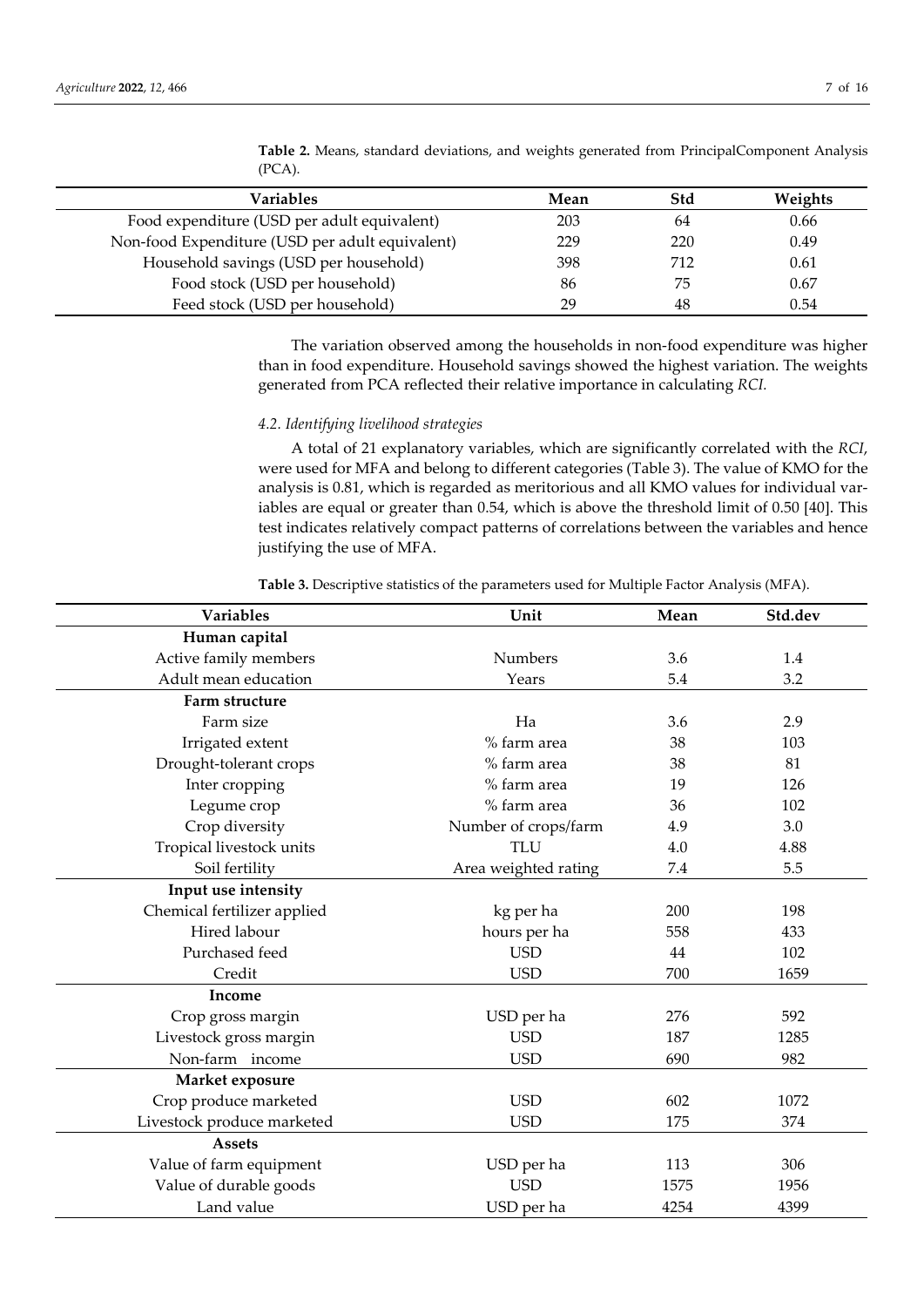The factors derived through MFA represent the livelihood strategies. Each factor is characterised by the variables that have high loadings on them. We named livelihood strategies based on careful investigation of variable loadings after rotation (Figure 3). These strategies explained 54% of the variance. Given the number of observations, loadings of an absolute value of greater than 0.18 are considered significant [40]. Thus, all 21 variables contributed significantly to livelihood strategies. Loadings to the left of the central axis (dotted line) in each are negative; loadings to the right of the central axis are positive. All factors have variables with positive and negative loadings.

The first factor represents irrigated farm households with smaller land size and higher levels of fertiliser and labour use, land value, and negative loading on droughttolerant crops indicate the lower level of such crops. The second factor represents cropdiversified livelihood, featuring larger farm size, marketing of produce, diversified cropping systems, and inter cropping. The third factor represents irrigated and livestock livelihood characterised higher loadings on TLU, purchased feed, livestock gross margin, and marketed share of livestock produce. The fourth livelihood strategy is rainfed marginal with higher levels of inter cropping. The fifth strategy involves non-farm income generated from skill-based activities such as salaried professional jobs and trades people. The sixth strategy is rural entrepreneurship, characterising rural entrepreneurs.

In the fourth stage, households were assigned to a particular livelihood strategy in terms of their highest absolute factor loading score (Table 4). Households belonging to small irrigators (A) are characterised by smaller farm sizes, a higher proportion (on average 65 percent) of land irrigated and are mainly producing for the market. They are intensive users of farm inputs such as hired labour, chemical fertiliser, and farm machinery, and devote most of their land and time to intensive cash cropping such as sugar cane and cotton. The livelihood of households in the crop-diversified type (B) has relatively large farm holdings. Their land use is characterised by a higher share in legumes of a droughttolerant nature. Inter cropping is a predominant activity occupying 33 percent of land. Major inter cropping combinations are pigeon pea and ground nut; cotton and pigeon pea; and pigeon pea and rainy season sorghum. Households in irrigated and livestock livelihood type (C) are based on extensive livestock farming and access to irrigation. Average TLU is 7.2 and on average 52% percent of land is irrigated. Livestock are fed with a higher amount of purchased feed when compared to other livelihood types. Irrigated and livestock type is the most resilient category. Rainfed marginal represents subsistence farmers who have the smallest land holdings with less or no irrigation and poor access to credit. Rain-fed marginal livelihood has significantly lower resilience when compared to all other livelihood types. Non-farm income households (E) have above-average education and active family members, which would enable them access to non-farm employment opportunities. Rural entrepreneurs (F) have the highest value of consumer durables and farm equipment per ha.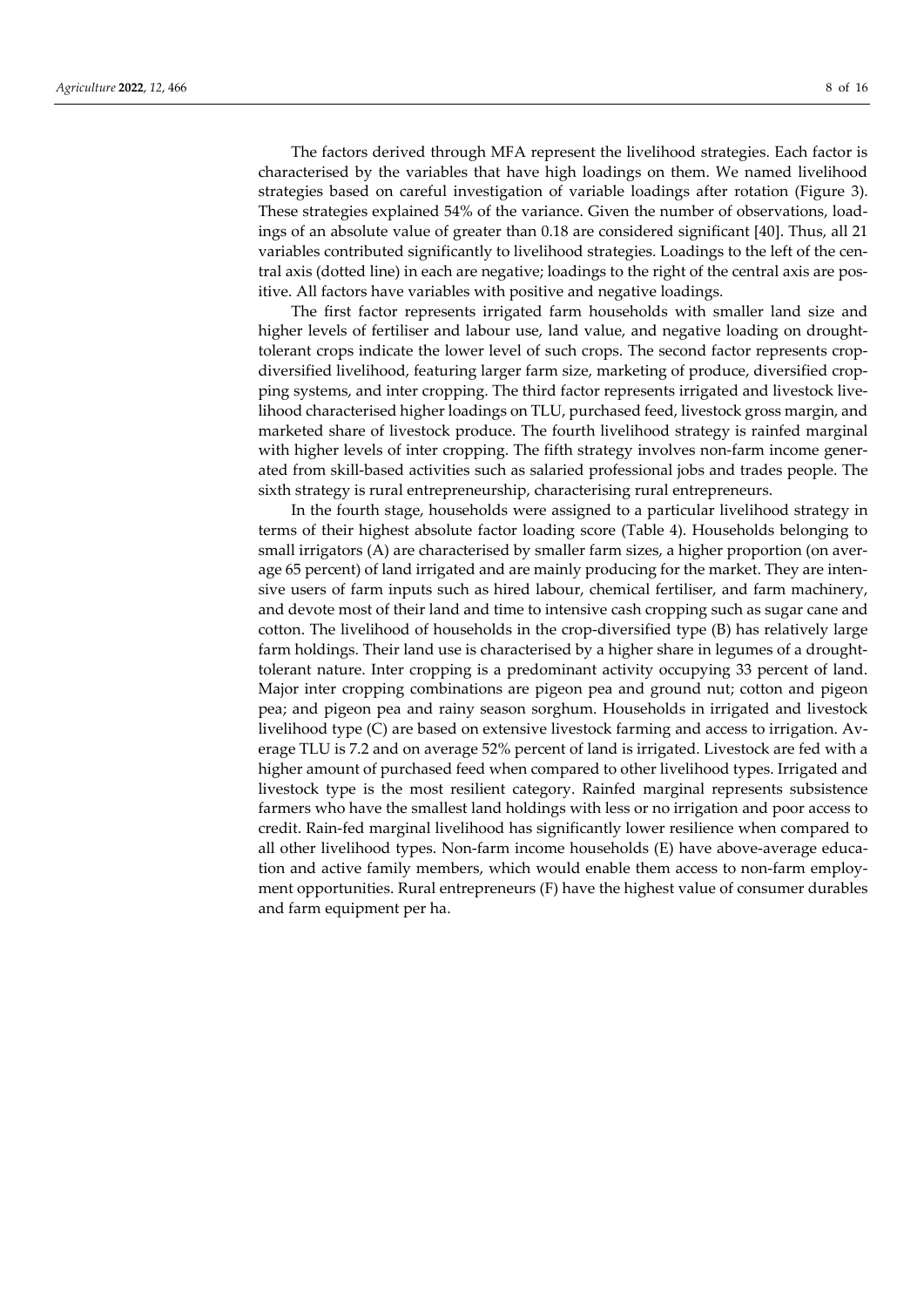

**Figure 3.** Variable loadings on six livelihood strategies resulted from MFA.

| Livelihood                      | Small Irri- Crop Diversi- |            | Irrigated     |          | Rainfed Non-farm | <b>Rural Entre-</b> |
|---------------------------------|---------------------------|------------|---------------|----------|------------------|---------------------|
|                                 |                           | fied $(B)$ | Livestock (C) | Marginal | Income           | preneurs            |
| <b>Strategy</b>                 | gators $(A)$              |            |               | (D)      | (E)              | (F)                 |
| <b>RCI</b>                      | 0.11                      | 0.62       | 0.69          | $-1.07$  | $-0.06$          | 0.29                |
| Number of households            | 160                       | 110        | 91            | 166      | 91               | 80                  |
| Active family members (numbers) | 3.14                      | 3.55       | 3.34          | 3.53     | 4.59             | 3.1                 |
| Mean education (years)          | 4.00                      | 5.97       | 4.95          | 6.15     | 6.73             | 4.22                |
| Farm size (ha)                  | 1.6                       | 3.3        | 2.1           | 1.1      | 1.5              | 2.2                 |
| Irrigated extent (ha)           | 1.3                       | 1.7        | 1.6           | 0.3      | 0.8              | 0.9                 |
| Drought-tolerant crops (ha)     | 0.2                       | 3          | 0.4           | 1.9      | 0.8              | 1.4                 |
| Inter cropping (ha)             | 0.1                       | 2.5        | 0.3           | 1.7      | 0.4              | 0.2                 |
| Tropical livestock units        | 4.8                       | 5.8        | 7.2           | 2.7      | 2.4              | 5.0                 |
| Soil fertility (rating)         | 6                         | 14         | 8             | 4        | 6                | 9                   |
| Chemical fertilizer applied     | 427                       | 108        | 278           | 72       | 109              |                     |
| (kg/ha/year)                    |                           |            |               |          |                  | 125                 |
| Hired labour (hours/ha)         | 1019                      | 323        | 615           | 245      | 316              | 543                 |
| Purchased feed (USD)            | 43                        | 32         | 240           | 5        | 26               | 17                  |
| Crop gross margin (USD/ha)      | 664                       | 377        | 794           | 352      | 334              | 249                 |

**Table 4.** Household characteristics by livelihood strategy (Mean).

The means and standard deviations for the resilience capacity vary across livelihoods (Figure 4).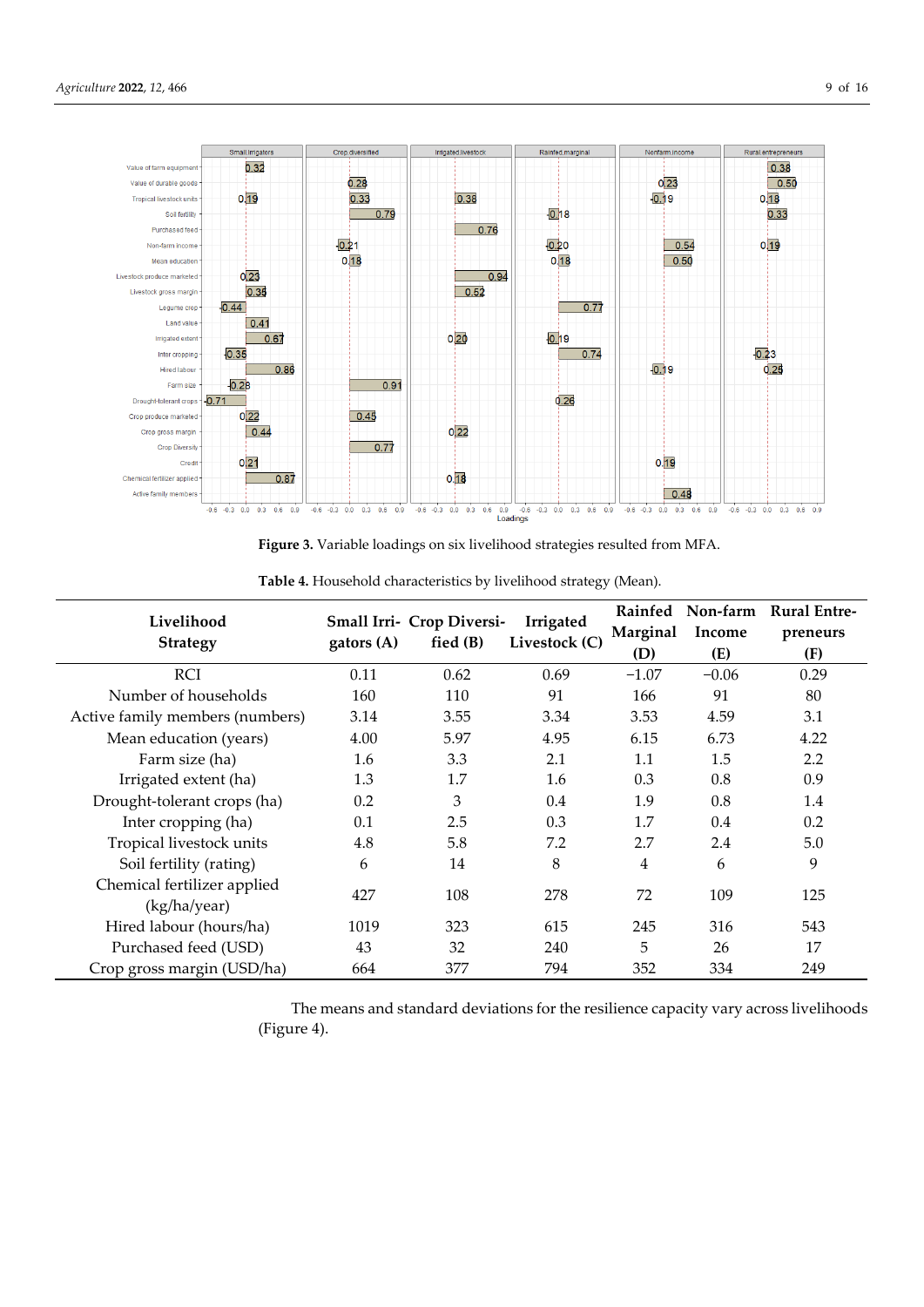

**Figure 4.** Comparison of resilience capacity across livelihood strategies (black dots indicate the mean and vertical lines indicate the median).

## *4.3. Influence of Livelihood Types on Resilience*

Multiple pairwise comparison among livelihoods (Table 5) indicates the significance in differences among livelihoods' resilience capacity ranging from high significance to low with low *p* values.

**Table 5.** Mean differences between livelihoods.

| Livelihoods                          | Estimate   | <b>Std. Error</b>                                           | t Value  | Pr(> t ) |       |
|--------------------------------------|------------|-------------------------------------------------------------|----------|----------|-------|
| Non-farm income-Crop diversified     | $-0.67627$ | 0.24773                                                     | $-2.73$  | 0.0696   |       |
| Rainfed marginal-Crop diversified    | $-1.68709$ | 0.20882                                                     | $-8.079$ | < 0.001  | $***$ |
| Non-farm income-Irrigated livestock  | $-0.74776$ | 0.25839                                                     | $-2.894$ | 0.0444   | ×.    |
| Rainfed marginal-Irrigated livestock | $-1.75857$ | 0.22136                                                     | $-7.944$ | < 0.001  | $***$ |
| Small Irrigators-Irrigated livestock | $-0.58186$ | 0.2199                                                      | $-2.646$ | 0.0865   |       |
| Rainfed marginal-Non-farm income     | $-1.01081$ | 0.23085                                                     | $-4.379$ | < 0.001  | $***$ |
| Rural entrepreneurs-Rainfed marginal | 1.35613    | 0.22136                                                     | 6.126    | < 0.001  | $***$ |
| Small Irrigators-Rainfed marginal    | 1.17671    | 0.18678                                                     | 6.3      | < 0.001  | $***$ |
| $\cdot$ $\cdot$<br>$\sim$            |            | $\mathbf{1}$ a count a agricult a amplitude of $\mathbf{1}$ |          |          |       |

Significant levels: 0 '\*\*\*' 0.001 '\*' 0.05 '.' 0.1 ' ' 1.

The model has an R<sup>2</sup> value of 0.36 and, thus, explains 36% of the total variance in resilience capacity. The model was significant according to the F-test (F-statistic: 65.64) and associated *p* value (<2.2  $\times$  10<sup>-16</sup>). The expected value of the error term was zero, and the error term was normally distributed. According to the Breusch–Pagan test value (28.2) and reported *p* value (8.767  $\times$  10<sup>-05</sup>), the error term is homoscedastic. The Durbin–Watson test results reveal that autocorrelation is lesser than 0 (DW = 1.6952, *p*-value = 2.122 × 10- 16). Further non-statistics of the RESET test with the value of 2.23 (*p* value 0.11) assures the appropriate model specification. All livelihood strategies contribute significantly towards resilience except for the rainfed marginal strategy (Table 6). The regression coefficients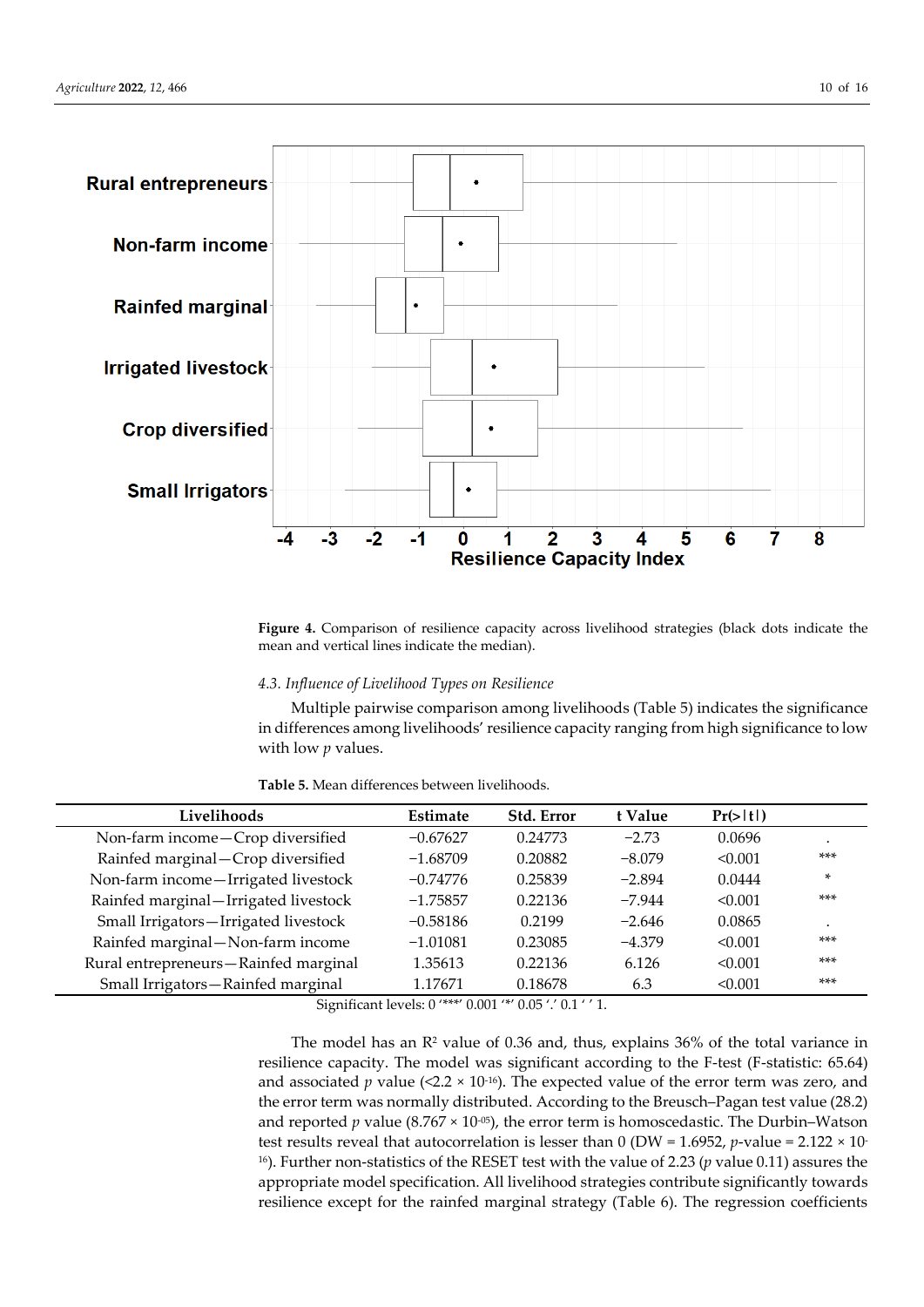indicate that irrigated livestock, crop diversified, non-farm income, and rural entrepreneurs strongly influence farm household resilience followed by the small irrigators.

| <b>Factors</b>      | <b>Estimate</b>         | <b>Stdard Error</b>    | t Value  | Pr(> t )               | Significance+ |
|---------------------|-------------------------|------------------------|----------|------------------------|---------------|
| Irrigated livestock | $3.24 \times 10^{-16}$  | $5.62 \times 10^{-02}$ | 5.756    | $1.30 \times 10^{-08}$ | $***$         |
| Crop diversified    | $6.65 \times 10^{-01}$  | $5.62 \times 10^{-02}$ | 11.821   | $2 \times 10^{-16}$    | $***$         |
| Small Irrigators    | $1.53 \times 10^{-01}$  | $5.81 \times 10^{-02}$ | 2.627    | 0.0088                 | $**$          |
| Rainfed marginal    | $-4.35 \times 10^{-01}$ | $6.02 \times 10^{-02}$ | $-7.229$ | $1.29 \times 10^{-16}$ | $***$         |
| Non-farm income     | $2.42 \times 10^{-01}$  | $6.97 \times 10^{-02}$ | 3.467    | 0.00056                | ***           |
| Rural entrepreneurs | $7.72 \times 10^{-01}$  | $7.06 \times 10^{-02}$ | 10.933   | $2 \times 10^{-16}$    | $***$         |

**Table 6.** Livelihood factors influencing farm household resilience.

Significance level: 0 '\*\*\*' 0.001 '\*\*'

#### **5. Discussion**

Resilience capacity index varied across households. A higher resilience 11apacity index implies greater resilience. The majority of households (59%) had an *RCI* below zero.

# *5.1. Influence of Household Parameters on Resilience Capacity Index*

Small irrigator factor's higher loadings on crop gross margins can be attributed to higher yields and high value crops grown under irrigation, such as cotton. Promotion of irrigation is often cited as a strategy for enhancing income generation and food security for smallholder farmers [44]. Naturally, access to irrigation reduces the need to cultivate drought-tolerant crops. Negative loadings on land size indicates highly productive use of land enabled by higher soil fertility and input use. Fertiliser use per hectare of area has been reported to be the highest among small farm sizes and to decline with an increase in farm sizes [38]. Chand et al. [45] revealed that use of fertiliser per hectare by marginal farmers was on average 2.6 times higher than of large farmers. Access to irrigation reduces the need to cultivate drought-tolerant crops. Higher loadings on credit indicate their borrowing power enabled by the high value of land and cropping. Landholdings and other assets with collateral value play a vital role in having access to formal credit [46]. Credit presumably enables the intensive use of inputs.

In case of crop diversification, even though loadings on crop gross margins are not as significant as for the small irrigators, the crop diversification and higher volume production due to larger farm size leads to higher loadings on marketed crop produce. This reflects that farmers identify diversification as an effective strategy for managing business risk, particularly climatic risk. Using data from over 500 smallholder farmers, Makate et al. [47] demonstrated how crop diversification impacts on two outcomes of climate smart agriculture: increased productivity (legume and cereal crop productivity) and enhanced resilience (household income, food security, and nutrition) in rural Zimbabwe.

Rainfed marginal typifies the system with higher levels of inter cropping, droughttolerant cropping, and a higher percent of legumes. Growing drought-tolerant varieties has been identified as the dominant important agronomic adaptation strategy [48]. The rainfed marginal livelihood has the lowest resilience capacity, which could be attributed to smaller landholding and non-availability of irrigation water. Lack of irrigation and smaller parcel size largely contributed to the low resilience in the rainfed marginal systems

Non-farm system has high loadings on mean education and the active age of family members. Furthermore, this category has better access to credit, perhaps due to higher income-generating potential and owing to the high value of durables goods such as electronic goods, gold, and refrigerators. Stimulating poor households to follow market-oriented farm and non-farm activities can be carried out by improving access to education and vocational training for reducing poverty in the rural areas of central Nepal [49].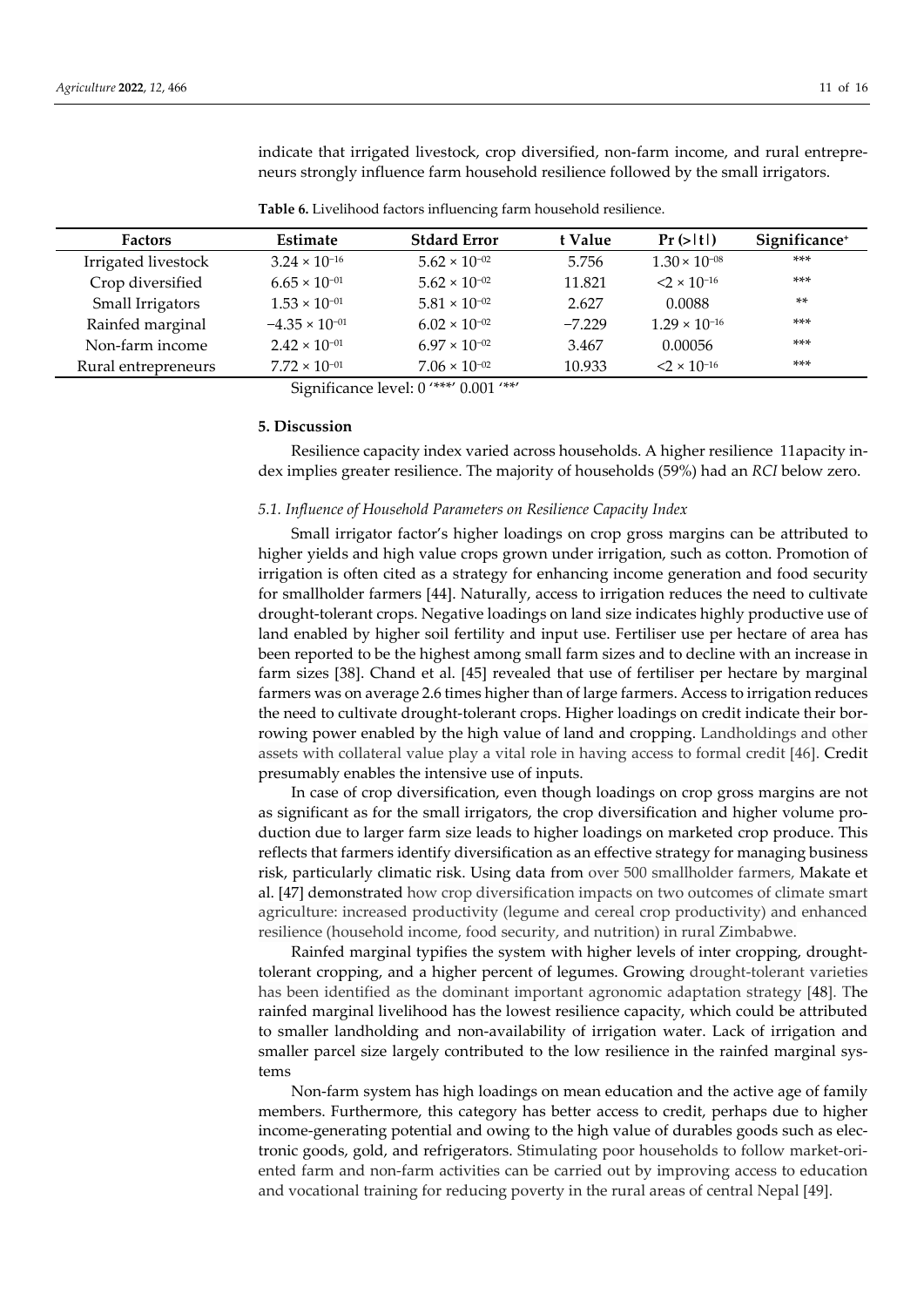Rural entrepreneur's income is raised from leasing farm equipment, running small businesses (shops), and owning automobiles for provision of transport. Though the rural entrepreneurs have limited access to land and irrigation, a higher level of education enables these households to be more entrepreneurial and seek out alternative opportunities, in or out of agriculture.

One of the major differences between the crop-diversified system and rainfed marginal system is land size. Land size is positively related to household resilience. Hussain et al. [50] also found a positive relationship between farm size and ability to manage weather shocks. Since there is no idle land for expansion in most of the survey villages [51], households can expand only through buying or leasing the land (land consolidation). Therefore, smaller and non-resilient farms need to move out of agriculture to be absorbed in the non-agricultural sectors. In the literature [52], this is referred to as 'stepping out', whereby existing activities are used to accumulate assets for investment into a new venture.

A concerning feature is the low loading on institutional farm credit on all livelihoods, except small irrigators and non-farm income group. Credit can help in reducing poverty and improving livelihoods for the poor through offering the potential for them to engage in income-generating activities to meet household needs. Further access to credit promotes adoption of new technologies and enhances the risk-bearing ability of smallholder farmers [53]. However, the poor have often been kept outside the institutional credit line due to high transaction costs, a higher degree of default payments, and lack of collateral [54]. Sertse et al. [54] also reported challenges in acquiring credit, higher interest rates, and complicated loan procurement processes. This is especially true in villages of the semiarid tropics [55]. There are links among different livelihood types, such as non-farm livelihoods link to farm-based livelihoods with markets for trading produce. Rural entrepreneurs' livelihood category plays a complementary role in input procurement and distribution, hiring out farm equipment such as tractors, seeder sprayers, and water pumps.

Livestock can act as a safety net for drought, since they can survive on natural pastures and communal lands, and tend to be less vulnerable to drought than crop production. According to [52], livestock keeping commonly has four important functions: providing for subsistence consumption (through home consumption of meat, milk, eggs, or fibre); supporting complementary (commonly cropping) activities (providing draught power and/or manure); buffering against seasonality in income from other activities (for example, cropping activities or seasonal labour); and providing some assets for insurance against unpredictable demands for cash. Further, livestock can be moved to other grazing areas or fed through purchased fodder and crop residues. Since diseconomies of scale may render crop production on very small farms that are unsustainable, keeping milking cows can be a better option [56] and provide a regular income source. Given the limitations in access to land and the low potential for crop production in rainfed marginal livelihoods, livestock production can be a complementary pathway to improve rural livelihoods. Income diversification into wage employment and rural entrepreneurship were found to have significant impact on resilience. Increasing share of non-farm activities for household income has been shown to improve household resilience [56].

Targeting technological interventions to livelihood diversity is important to reach the full potential of the intervention. Pannell et al. [57] emphasised the importance of considering heterogeneity in farming systems in promoting technology adoption. Identification of livelihood strategies is an efficient method to summarise the diversity of farming systems. This approach can be used to scale up the farm level in agricultural development research. Identified livelihoods are useful for building bioeconomic models to analyse the ex-ante impact of policies and new technologies [18].

#### *5.2. Influence of Livelihood Types on Resilience*

The explanatory power of the models is comparable to what was reported by [15] who studied the influence of socioeconomic household variables on climate adaptation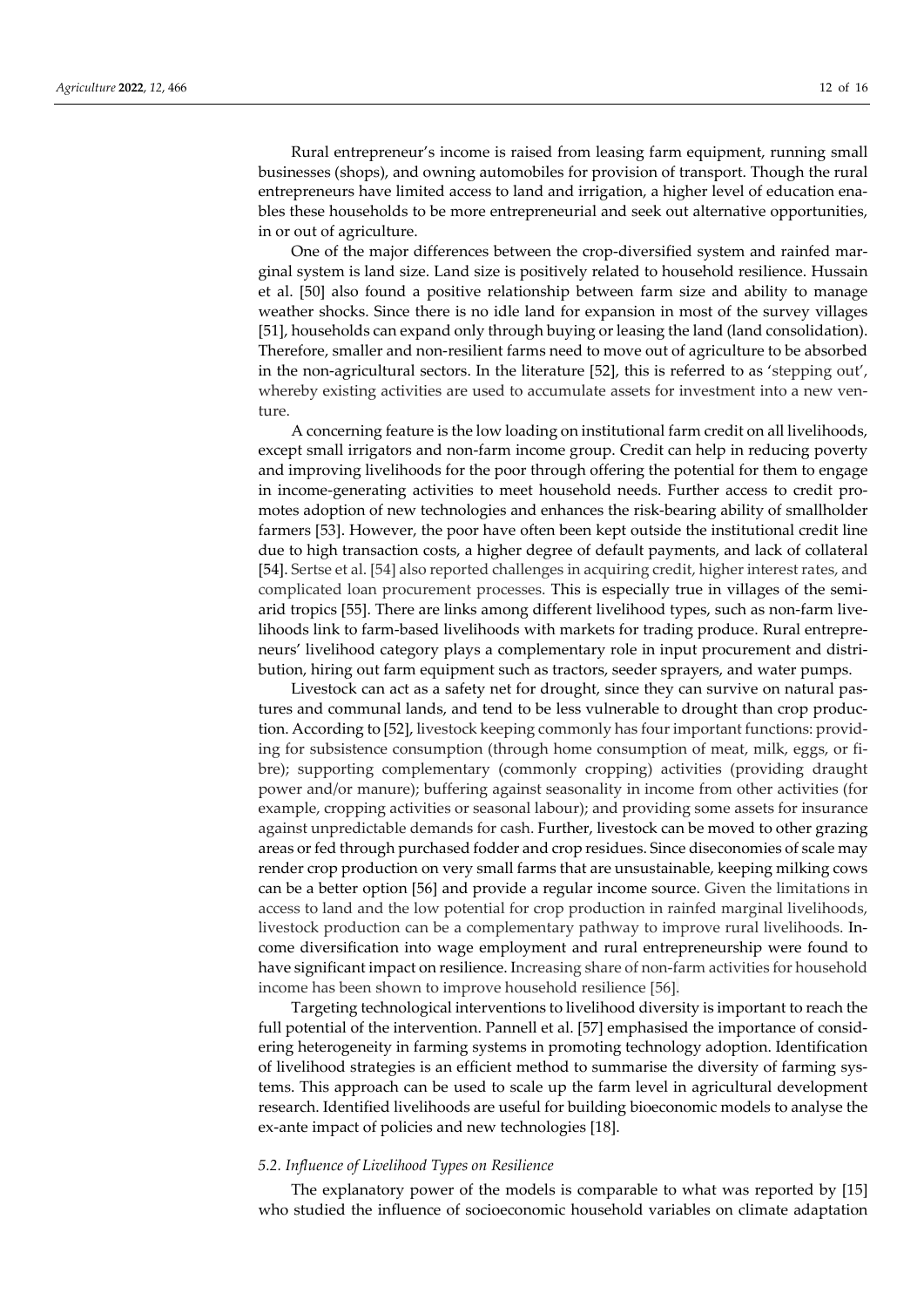ability. Nevertheless, the relatively large amount of unexplained variance indicates that a considerable number of predictors of resilience are missing from our model. However, this is difficult to avoid when studying highly multifactorial farming systems' resilience. Many factors can contribute to resilience, including institutions, property rights, and the completeness and effectiveness of markets. Rainfed marginal systems negatively contribute to the resilience. We envisage that building food stocks, encouraging household savings, and enhancing human capital via education and training are means of ensuring household resilience. The government and development partners should consider the heterogeneity in household livelihoods to enact better policy interventions. For example, on livelihood types such as rainfed marginal, research priority should be given to the development of more drought-resistant crop varieties, soil moisture conservation measures, and opportunities to diversify with livestock and fodder production, for example. Further, it has been reported that promising technologies and policy options for the management of drought risks as required for livelihood protection [36].

#### **6. Conclusions**, **Implications for Policy and Future Research**

The comprehensive measure of resilience at the household level is key for decision making. The variables used could be sourced through baseline surveys in planning any development initiatives. Further, this study provides clear understanding on the intricacies between resilient capacity resulting from household livelihoods.

The livelihoods identified in this study represented farm systems, which differ in their wealth, economic opportunities, and resource endowments. Identified livelihood types are a useful basis for future research to analyse the ex-ante impact of policies and new technologies. The livestock and irrigation contributed significantly to the resilience along with income diversification into wage employment and rural entrepreneurship. Irrigation and access to credit enabled higher amount of fertiliser use, which resulted in higher productivity and better market access. Policymakers can design policies that support farm-level adoption of risk management strategies, such as choice of crops, crop diversification, and access to irrigation and credit.

We found significant resilience capacity differences among households of different livelihoods and estimated the influence of livelihoods on resilience. We envisage that building food stocks, encouraging household savings, and enhancing human capital via education and training are means of ensuring household resilience. The government and development partners should consider the heterogeneity in household livelihoods to enact better policy interventions. We have not explicitly considered the spatial variability and adaptive capacity of farmers; however, the methods applied here can be extended to incorporate adaptation measures on resilience using high-resolution spatial data.

**Author Contributions:** Conceptualisation, T.R.; S.K.; A.H.; P.C.; F.S.; and A.W.; investigation, T.R.; methodology, T.R.; S.K.; and A.H.; data preparation, B.K.; statistical analysis, T.R.; writing—original draft, T.R.; writing—review and editing, T.R.; S.K.; A.H.; A.W.; P.C.; and F.S. All authors have read and agreed to the published version of the manuscript.

**Funding:** Funding was received from the CGIAR Research Program's Dryland Systems (2013–2016) and Grain Legumes and Dryland Cereals (GLDC) (2017–2021) through various CGIAR fund donors is gratefully acknowledged.

**Data Availability Statement:** Data supporting reported results, available in a publicly accessible upon registering at the Village Dynamics in South Asia (VDSA) Knowledge Bank, (http://vdsakb.icrisat.ac.in/ accessed on 16 January 2022).

**Conflicts of Interest:** The authors declare no conflict of interest.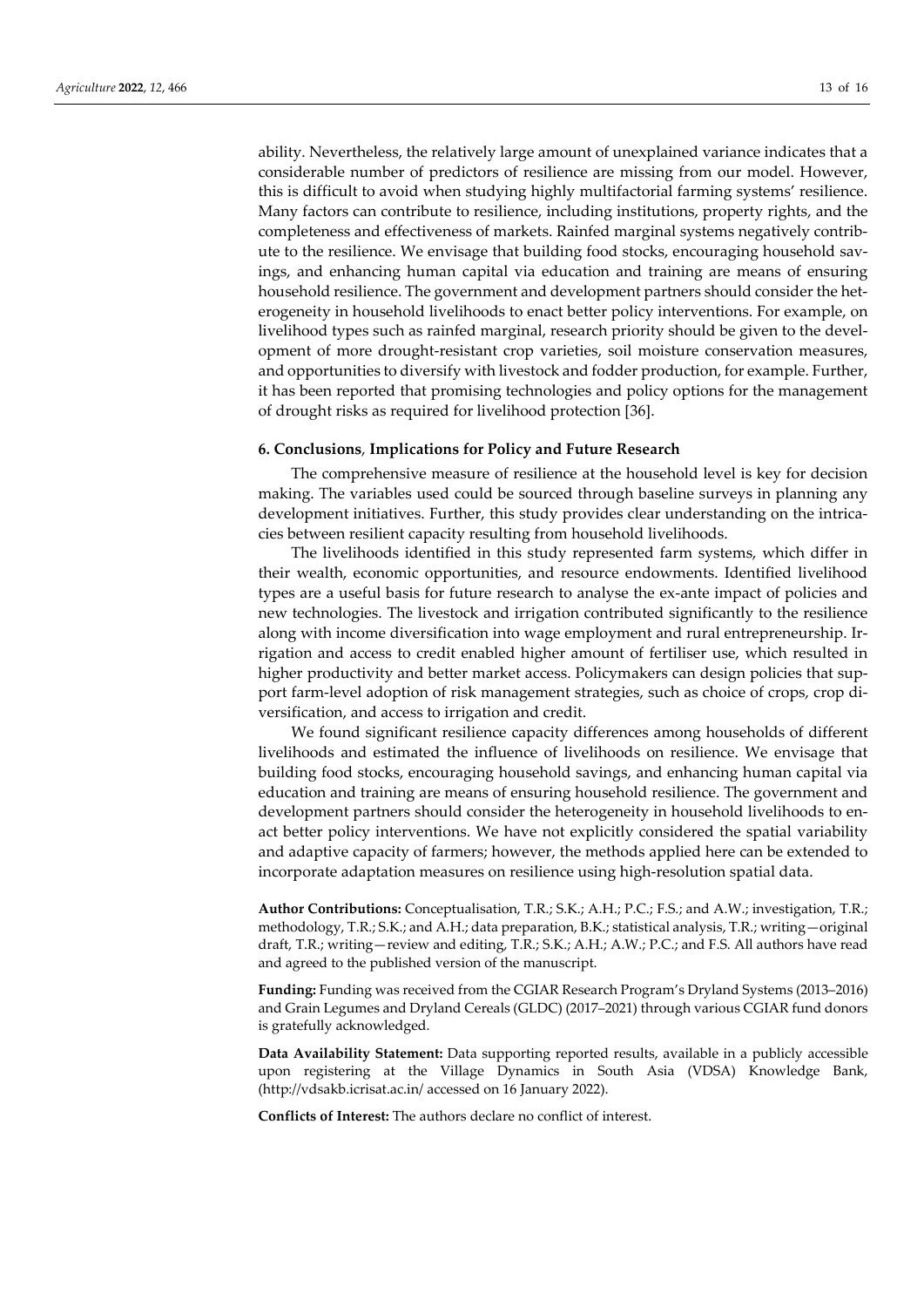## **References**

- 1. Walker, T.S.; Ryan, J.G. *Village and Household Economics in India's Semi-Arid Tropics*; Johns Hopkins University Press: Baltimore, MD, USA, 1990; p. 420.
- 2. Singh, D.; Tsiang, M.; Rajaratnam, B.; Diffenbaugh, N. Observed changes in extreme wet and dry spells during the South Asian summer monsoon season. *Nat. Clim. Chang.* **2014**, *4*, 456–461. https://doi.org/10.1038/nclimate2208.
- 3. Walker, B.; Carpenter, S.; Anderies, J.; Abel, N.; Cumming, G.S.; Janssen, M.; Lebel, L.; Norberg, J.; Peterson, G.D.; Pritchard, R. Resilience Management in Social-ecological Systems: A Working Hypothesis for a Participatory Approach. *Conserv. Ecol.* **2002**, *6*, 14. https://doi.org/10.5751/es-00356-060114.
- 4. Khan, N.A.; Gao, Q.; Abid, M.; Shah, A.A. Mapping farmers' vulnerability to climate change and its induced hazards: Evidence from the rice-growing zones of Punjab, Pakistan. *Environ. Sci. Pollut. Res.* **2021**, *28*, 4229–4244. https://doi.org/10.1007/s11356- 020-10758-4.
- 5. Keil, A.; Zeller, M.; Wida, A.; Sanim, B.; Birner, R. What determines farmers' resilience towards ENSO-related drought? An empirical assessment in Central Sulawesi, Indonesia. *Clim. Chang.* **2008**, *86*, 291–307. https://doi.org/10.1007/s10584-007-9326-4.
- 6. Murungweni, C.; van Wijk, M.T.; Giller, K.E.; Andersson, J.A.; Smaling, E.M.A. Adaptive livelihood strategies employed by farmers to close the food gap in semi-arid south eastern Zimbabwe. *Food Secur.* **2014**, *6*, 313–326. https://doi.org/10.1007/s12571- 014-0348-2.
- 7. Landais, E. Modelling farm diversity: New approaches to typology building in France. *Agric. Syst.* **1998**, *58*, 505–527. https://doi.org/10.1016/s0308-521x(98)00065-1.
- 8. Andersen, E.; Elbersen, B.; Godeschalk, F.; Verhoog, D. Farm management indicators and farm typologies as a basis for assessments in a changing policy environment. *J. Environ. Manag.* **2007**, *82*, 353–362. https://doi.org/10.1016/j.jenvman.2006.04.021.
- 9. ICRISAT. Village Dynamics in South Asia (VDSA) Database. 2014. Available online: http://vdsa.icrisat.ac.in/ (accessed on 22 March 2022).
- 10. Binswanger, H.P.; Rosenzweig, M.R. Behavioural and material determinants of production relations in agriculture. *J. Dev. Stud.* **1986**, *22*, 503–539. https://doi.org/10.1080/00220388608421994.
- 11. Singh, N.; Bantilan, M.; Byjesh, K.; Murty, M. *Vulnerability to Climate Change: Adaptation Strategies and Layers of Resilience*; Policy Brief No. 17; International Crops Research Institute for the Semi-Arid Tropics: Andhra Pradesh, India, 2012.
- 12. Seo, N.; Mendelsohn, R. *A Ricardian Analysis of the Impact of Climate Change on Latin American Farms*; The World Bank: Washington, DC, USA, 2007. https://doi.org/10.1596/1813-9450-4163.
- 13. Todorov, V.; Templ, M.; Filzmoser, P. Detection of multivariate outliers in business survey data with incomplete information. *Adv. Data Anal. Classif.* **2011**, *5*, 37–56. https://doi.org/10.1007/s11634-010-0075-2.
- 14. Filzmoser, P.; Varmuza, K. Package Chemometrics. Documentation. 2013. Available online: http://cran.r-project.org/web/packages/chemometrics/index.html (accessed on the 22March 2022).
- 15. Köbrich, C.; Rehman, T.; Khan, M. Typification of farming systems for constructing representative farm models: Two illustrations of the application of multi-variate analyses in Chile and Pakistan. *Agric. Syst.* **2003**, *76*, 141–157. https://doi.org/10.1016/s0308-521x(02)00013-6.
- 16. Righi, E.; Dogliotti, S.; Stefanini, F.M.; Pacini, G.C. Capturing farm diversity at regional level to up-scale farm level impact assessment of sustainable development options. *Agric. Ecosyst. Environ.* **2011**, *142*, 63–74. https://doi.org/10.1016/j.agee.2010.07.011.
- 17. Bidogeza, J.C.; Berentsen, P.B.M.; De Graaff, J.; Oude Lansink, A.G.J.M. A typology of farm households for the Umutara Province in Rwanda. *Food Secur.* **2009**, *1*, 321–335. https://doi.org/10.1007/s12571-009-0029-8.
- 18. Woelcke, J. Technological and policy options for sustainable agricultural intensification in eastern Uganda. *Agric. Econ.* **2006**, *34*, 129–139. https://doi.org/10.1111/j.1574-0864.2006.00113.x.
- 19. Waithaka, M.; Thornton, P.; Herrero, M.; Shepherd, K. Bio-economic evaluation of farmers' perceptions of viable farms in western Kenya. *Agric. Syst.* **2006**, *90*, 243–271. https://doi.org/10.1016/j.agsy.2005.12.007.
- 20. Thar, S.; Farquharson, R.; Ramilan, T.; Coggins, S.; Chen, D. Recommended vs. Practice: Smallholder Fertilizer Decisions in Central Myanmar. *Agriculture* **2021**, *11*, 65. https://doi.org/10.3390/agriculture11010065.
- 21. Gbetibouo, G.A.; Ringler, C.; Hassan, R. Vulnerability of the South African farming sector to climate change and variability: An indicator approach. *Nat. Resour. Forum* **2010**, *34*, 175–187. https://doi.org/10.1111/j.1477-8947.2010.01302.x.
- 22. Alary, V.; Messad, S.; Aboul-Naga, A.; Osman, M.; Daoud, I.; Bonnet, P.; Juanes, X.; Tourrand, J. Livelihood strategies and the role of livestock in the processes of adaptation to drought in the Coastal Zone of Western Desert (Egypt). *Agric. Syst.* **2014**, *128*, 44–54. https://doi.org/10.1016/j.agsy.2014.03.008.
- 23. Below, T.B.; Mutabazi, K.D.; Kirschke, D.; Franke, C.; Sieber, S.; Siebert, R.; Tscherning, K. Can farmers' adaptation to climate change be explained by socio-economic household-level variables? *Glob. Environ. Change* **2012**, *22*, 223–235. https://doi.org/10.1016/j.gloenvcha.2011.11.012.
- 24. R Core Team. *R: A Language and Environment for Statistical Computing*; R Foundation for Statistical Computing: Vienna, Austria, 2021. Available online: https://www.r-project.org (accessed on the 22 March 2022).
- 25. Revelle, W. An Overview of the Psych Package. 2014. Available online: https://personality-project.org/r/book/overview.pdf (accessed on the 22 March 2022).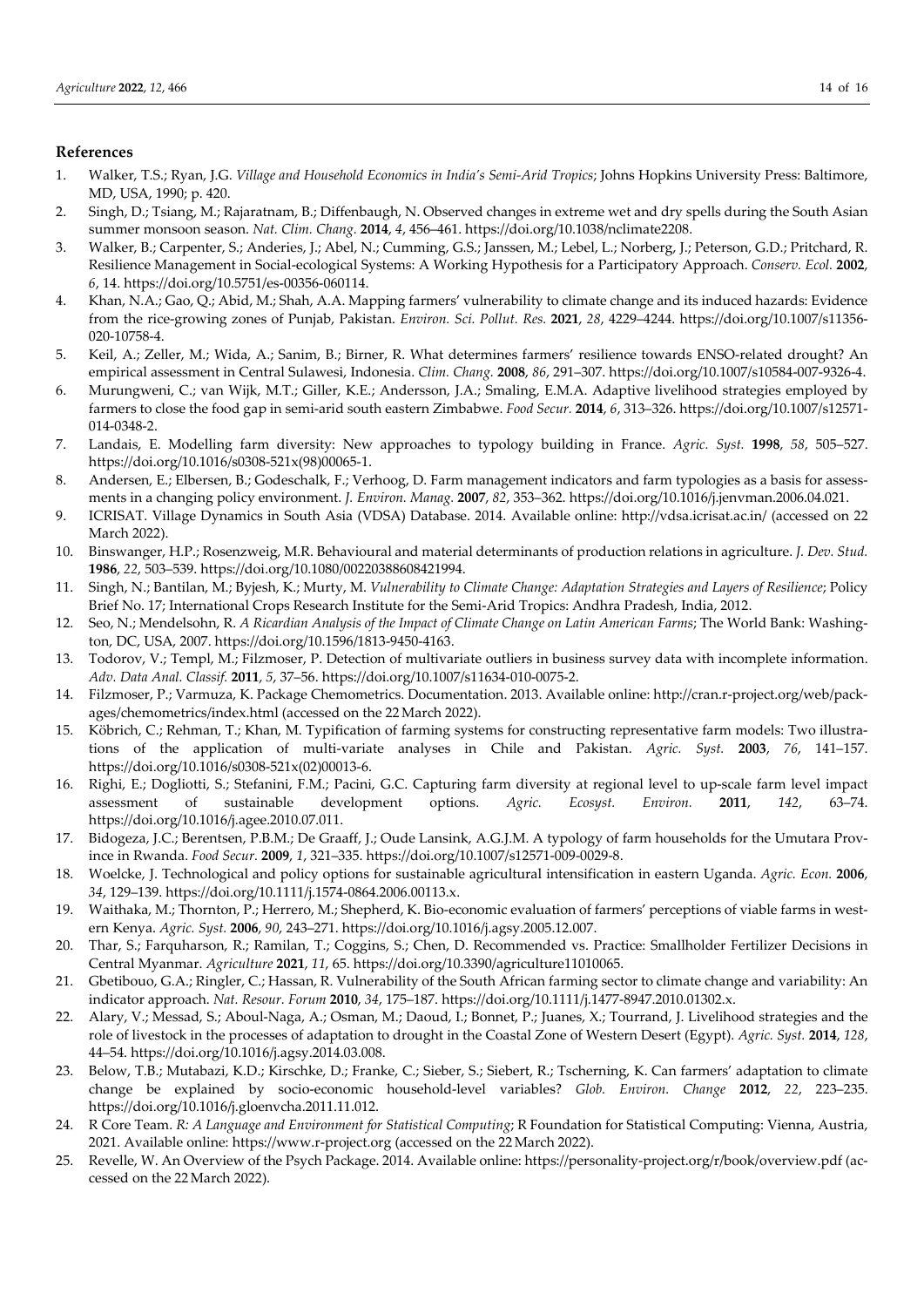- 26. Venkateswarlu, B.; Kumar, S.; Dixit, S.; Rao, S.D.C.S.; Kokate, K.D.; Singh, A.K. *Demonstration of Climate Resilient Technologies on Farmers' Fields Action Plan for 100 Vulnerable Districts*; Central Research Institute for Dryland Agriculture: Hyderabad, India, 2012; 163 p.
- 27. Le Goff, U.; Sander, A.; Lagana, M.H.; Barjolle, D.; Phillips, S.; Six, J. Raising up to the climate challenge—Understanding and assessing farmers' strategies to build their resilience. A comparative analysis between Ugandan and Swiss farmers. *J. Rural Stud.* **2022**, *89*, 1–12. https://doi.org/10.1016/j.jrurstud.2021.10.020.
- 28. Kiani, A.K.; Sardar, A.; Khan, W.U.; He, Y.; Bilgic, A.; Kuslu, Y.; Raja, M.A.Z. Role of Agricultural Diversification in Improving Resilience to Climate Change: An Empirical Analysis with Gaussian Paradigm. *Sustainability* **2021**, *13*, 9539.
- 29. Nahid, N.; Lashgarara, F.; Farajolah Hosseini, S.J.; Mirdamadi, S.M.; Rezaei-Moghaddam, K. Determining the Resilience of Rural Households to Food Insecurity during Drought Conditions in Fars Province, Iran. *Sustainability* **2021**, *13*, 8384.
- 30. Aguilar, F.X.; Hendrawan, D.; Cai, Z.; Roshetko, J.M.; Stallmann, J. Smallholder farmer resilience to water scarcity. *Environ. Dev. Sustain.* **2021**. https://doi.org/10.1007/s10668-021-01545-3.
- 31. Kumar, S.; Mishra, A.K.; Pramanik, S.; Mamidanna, S.; Whitbread, A. Climate risk, vulnerability and resilience: Supporting livelihood of smallholders in semiarid India. *Land Use Policy* **2020**, *97*, 104729. https://doi.org/10.1016/j.landusepol.2020.104729.
- 32. Maru, H.; Haileslassie, A.; Zeleke, T.; Esayas, B. Analysis of Smallholders' Livelihood Vulnerability to Drought across Agroecology and Farm Typology in the Upper Awash Sub-Basin, Ethiopia. *Sustainability* **2021**, *13*, 9764.
- 33. Haileslassie, A.; Craufurd, P.; Ramilan, T.; Kumar, S.; Whitbread, A.; Rathor, A.; Kakumanu, K.R. Empirical evaluation of sustainability of divergent farms in the dryland farming systems of India. *Ecol. Indic.* **2016**, *60*, 710–723. https://doi.org/10.1016/j.ecolind.2015.08.014.
- 34. Czekaj, M.; Adamsone-Fiskovica, A.; Tyran, E.; Kilis, E. Small farms' resilience strategies to face economic, social, and environmental disturbances in selected regions in Poland and Latvia. *Glob. Food Secur.* **2020**, *26*, 100416. https://doi.org/10.1016/j.gfs.2020.100416.
- 35. Alinovi, L.; D'Errico, M.; Mane, E.; Romano, D. Livelihoods Strategies and Household Resilience to Food Insecurity: An Empirical Analysis to Kenya. Paper prepared for the Conference on "Promoting Resilience through Social Protection in Sub-Saharan Africa", organised by the European Report of Development, Dakar, Senegal, 28–30 June 2010; p.52.
- 36. Shiferaw, B.; Tesfaye, K.; Kassie, M.; Abate, T.; Prasanna, B.; Menkir, A. Managing vulnerability to drought and enhancing livelihood resilience in sub-Saharan Africa: Technological, institutional and policy options. *Weather Clim. Extrem.* **2014**, *3*, 67–79. https://doi.org/10.1016/j.wace.2014.04.004.
- 37. Filmer, D.; Pritchett, L.H. Estimating wealth effects without expenditure data or tears: An aplica-tionto educational enrollments in States of India. *Demography* **2001**, *38*, 115–131.
- 38. WFP. *Comprehensive Food Security & Vulnerability Analysis Guidelines*; WTP: Rome, Italy, 2009.
- 39. Demeke, A.; Keil, A.; Zeller, M. Using panel data to estimate the effect of rainfall shocks on small-holders food security and vulnerability in rural Ethiopia. *Clim. Change* **2011**, *108*, 185–206.
- 40. Field, A.P.; Miles, J.; Field, Z. *Discovering Statistics Using R: Introducing Statistical Methods*; Sage Publications: Thousand Oaks, CA, USA, 2012.
- 41. Tittonell, P.; Muriuki, A.; Shepherd, K.; Mugendi, D.; Kaizzi, K.; Okeyo, J.; Verchot, L.; Coe, R.; Vanlauwe, B. The diversity of rural livelihoods and their influence on soil fertility in agricultural systems of East Africa–A typology of smallholder farms. *Agric. Syst.* **2010**, *103*, 83–97. https://doi.org/10.1016/j.agsy.2009.10.001.
- 42. Everitt, B.; Hothorn, T. *An Introduction to Applied Multivariate Analysis with R*; Springer: New York, NY, USA, 2011; p. 274.
- 43. Stevens, J. *Applied Multivariate Statistics for the Social Sciences*, 5th ed.; Taylor and Francis: New York, NY, USA, 2012.
- 44. Burney, J.; Naylor, R.L. Smallholder Irrigation as a Poverty Alleviation Tool in Sub-Saharan Africa. *World Dev.* **2012**, *40*, 110– 123. https://doi.org/10.1016/j.worlddev.2011.05.007.
- 45. Chand, R.; Prasanna, P.A.L.; Singh, A. Farm Size and Productivity: Understanding the Strengths of Smallholders and Improving Their Livelihoods. *Econ. Political Wkly.* **2011**, *46*, 5–11.
- 46. Hussain, A.; Thapa, G.B. Smallholders' access to agricultural credit in Pakistan. *Food Secur.* **2012**, *4*, 73–85. https://doi.org/10.1007/s12571-012-0167-2.
- 47. Makate, C.; Wang, R.; Makate, M.; Mango, N. Crop diversification and livelihoods of smallholder farmers in Zimbabwe: Adaptive management for environmental change. *SpringerPlus* **2016**, *5*, 1135. https://doi.org/10.1186/s40064-016-2802-4.
- 48. Asfaw, A.; Simane, B.; Bantider, A.; Hassen, A. Determinants in the adoption of climate change adaptation strategies: Evidence from rainfed-dependent smallholder farmers in north-central Ethiopia (Woleka sub-basin). *Environ. Dev. Sustain.* **2019**, *21*, 2535– 2565. https://doi.org/10.1007/s10668-018-0150-y.
- 49. Khatiwada, S.P.; Deng, W.; Paudel, B.; Khatiwada, J.R.; Zhang, J.; Su, Y. Household Livelihood Strategies and Implication for Poverty Reduction in Rural Areas of Central Nepal. *Sustainability* **2017**, *9*, 612. https://doi.org/10.3390/su9040612.
- 50. Hussain, A.; Memon, J.A.; Hanif, S. Weather shocks, coping strategies and farmers' income: A case of rural areas of district Multan, Punjab. *Weather Clim. Extrem.* **2020**, *30*, 100288. https://doi.org/10.1016/j.wace.2020.100288.
- 51. Dickson, C. *Examining Agricultural Household Welfare through Output Marketing Choices and Land Market Efficiency: Evidence from Rural India*; Oregon State University: Corvallis, Oregon, 2017.
- 52. Dorward, A.; Anderson, S.; Bernal, Y.N.; Vera, E.S.; Rushton, J.; Pattison, J.; Paz, R. Hanging in, Stepping up and Stepping Out: Livelihood Aspirations and Strategies of the Poor. *Dev. Pract.* **2009**, *19*, 240–247. https://doi.org/10.2307/27752041.